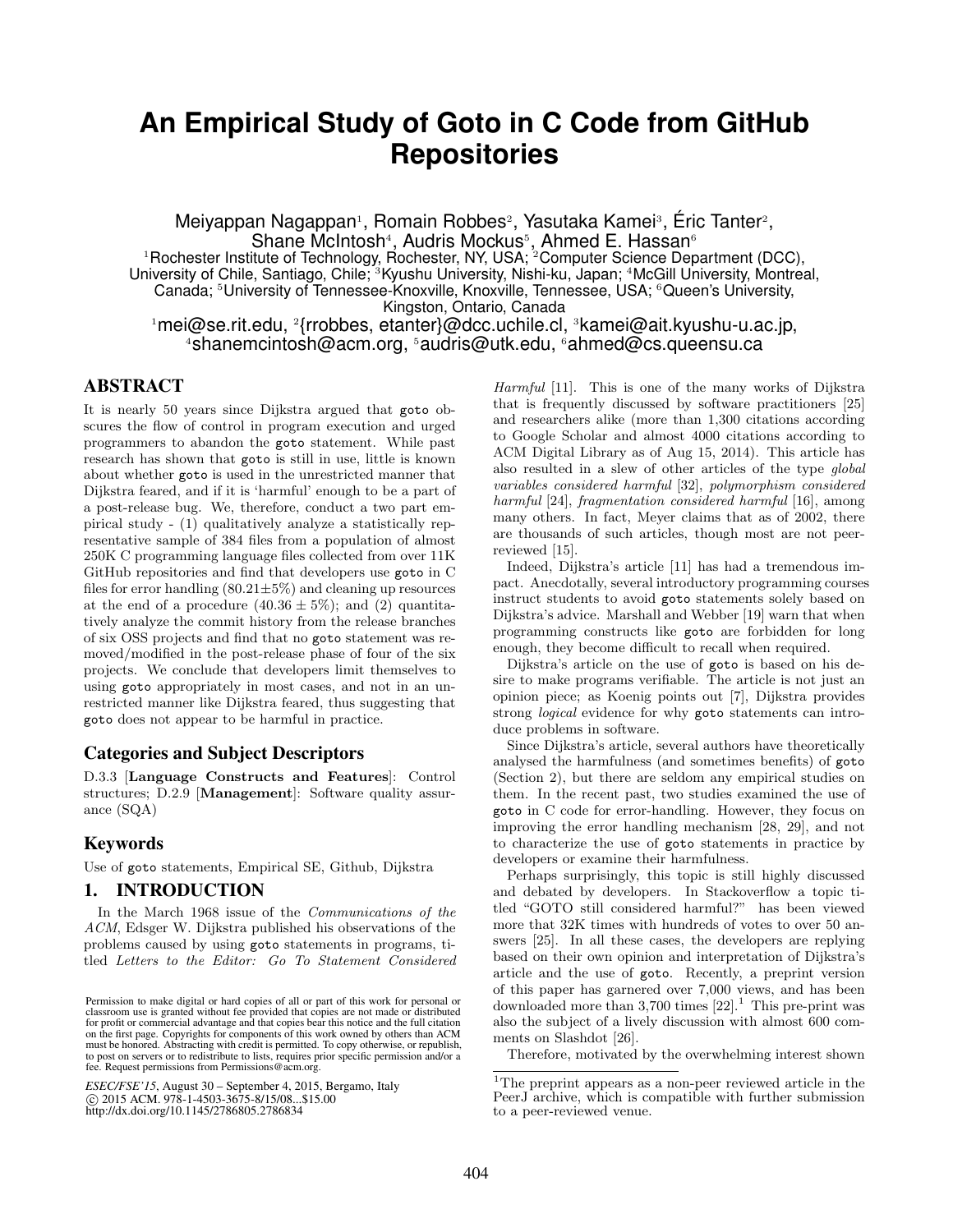by developers in this question, we empirically examine the use of goto statements in modern software projects by software developers after ascertaining that goto is indeed widely used. Our experiments are designed to empirically identify whether goto statements are used in a disciplined—and hence harmless—way or in the complex way that Dijkstra feared would be be harmful (such as the recent case that resulted in the security vulnerability in Apple iOS7 [8]). More precisely, we carry out a two-dimensional case study of C source code files from software repositories—a broad qualitative study on a statistically representative sample of code from 11,627 repositories hosted by GitHub [3] followed by a focussed quantitative study on specific releases of six Open Source Software (OSS) projects to address the following research questions:

- RQ1: What are goto statements used for? We find that goto statements are used for 5 main purposes. Among these, the most prevalent are handling errors and cleaning up resources at the end of a procedure  $(80.21 \pm 5\% \text{ and } 40.36 \pm 5\% \text{ respectively}).$
- $RQ2:$  Do developers remove/modify goto statements? We find that no goto statement is removed/modified as part of post-release bug fixes in four of the six projects. In the remaining two projects, goto was removed/ modified only in a dozen bug fix commits.

Therefore, goto is still very much used, but mostly following well-structured, harmless patterns. Note that there are several possible hypotheses as to why goto is used in such a disciplined manner. It could be that developers have restricted their use of goto to specific controlled scenarios because of Dijkstra's advice, or it could simply be based on a natural evolutionary path, among others. This paper does not pretend to shed light on these hypotheses, only to empirically characterize the use of goto in practice.

### 2. BACKGROUND AND RELATED WORK

Dijkstra thought that the title of the article [11] misrepresented the actual argument he tried to make. He explains that his article is referenced 'often by authors who had seen no more of it than its title<sup>'.2</sup> Therefore, we start with a detailed discussion of the arguments given by Dijkstra in order to provide context to the reader, and then discuss related work that examined Dijkstra's communication.

### 2.1 Background

Dijkstra begins the article by stating that in his observation of programmers and programs, the use of goto statements has 'disastrous effects'. This is the reason why he believes that goto statements should not be used in high level languages, in which most current software is written. He then goes on to explain why the goto statements can have disastrous effects and what those effects might be.

The objective is for a programmer to be able to establish clear assertions about the state of the executing program at each line of code. Dijkstra then observes that the use of goto statements in a program can make it difficult to determine the exact set of statements that has been executed before reaching a given label block.

Dijkstra explains that, in a language with procedures, one can characterize the progress of a process with a coordinate system that consists of a sequence of textual indices—the sequence of procedure calls (the call stack) followed by a single point in the currently-executing procedure. With the inclusion of repetition clauses such as while, one needs an additional dynamic index. Reasoning is supported because the repetition structure, like recursion, is amenable to inductive reasoning. In any case, the crux of the argument is that the coordinate system is independent of the programmer. In contrast, in the case of goto statements'it becomes terribly hard to find a meaningful set of coordinates in which to describe the process progress'. In essence, 'The go to statement as it stands is just too primitive; it is too much an invitation to make a mess of one's program.'

### 2.2 Related Work

In this subsection, we present related work (essays and articles) done by others who have either carried out their own analysis on the use of goto statements, or have critically analyzed Dijkstra's article.

Analyzing the use of goto statements: The article by Knuth [17] is probably one of the earliest works analyzing goto statements, since Dijkstra's article was published. Knuth clearly prefaces the article by stating that only his 'opinions' are expressed. His goal for the article is to provide a fair discussion of both the pros and cons of goto statements. He believes that the discussion should not be about eliminating goto statements but about program structure. He points out that in fact several cases of goto elimination is merely replacing goto statements with other 'euphemisms'. Knuth [17] believes that goto statements must not be used for error exists or loop creation, but only used to eliminate recursion, boolean variables, and co-routines. He even quotes Dijkstra to drive home the point: 'Please don't fall into the trap of believing that I am terribly dogmatical about  $[the qo to statement].$  I have the uncomfortable feeling that others are making a religion out of it, as if the conceptual problems of programming could be solved by a single trick, by a simple form of coding discipline!'. More recently Saha et al. examine how goto statements are used for error-handling and propose approaches to improve the error-handling mechanism in C code [28, 29]. Similarly Alnaeli et al. examine the extent of goto statements in for-loops. Their goal is to parallelize for-loops and goto can prevent this goal. When empirically evaluating their approaches [6, 28, 29], they find that goto is still extensively used in system projects written in the C programming language. However, the studies by Saha et al. [28, 29] and Alnaeli et al. [6] are not about examining all the different ways in which developers use goto, but just focussed on the use of goto for a single purpose. Our study complements their studies by providing evidence of when goto statements are used, and hence their work and other future work can build solutions to take goto statements into account or help avoid it if needed.

Analyzing Dijkstra's article: In his retrospective essay, Tribble [14] provides an annotated version of Dijkstra's article, and also analyzes the relevance of the article in the year 2005. He questions whether goto statements are even needed, when developers are using languages that were developed well after Dijkstra's article was published. He concludes that (in contrast to Knuth [17]) certain complex goto statements cannot be avoided if the programming language does not provide dedicated constructs for exiting nested loops or for error handling. Since programming languages like C

<sup>&</sup>lt;sup>2</sup>All italicized text within single quotes in this section are direct quotes from Dijkstra.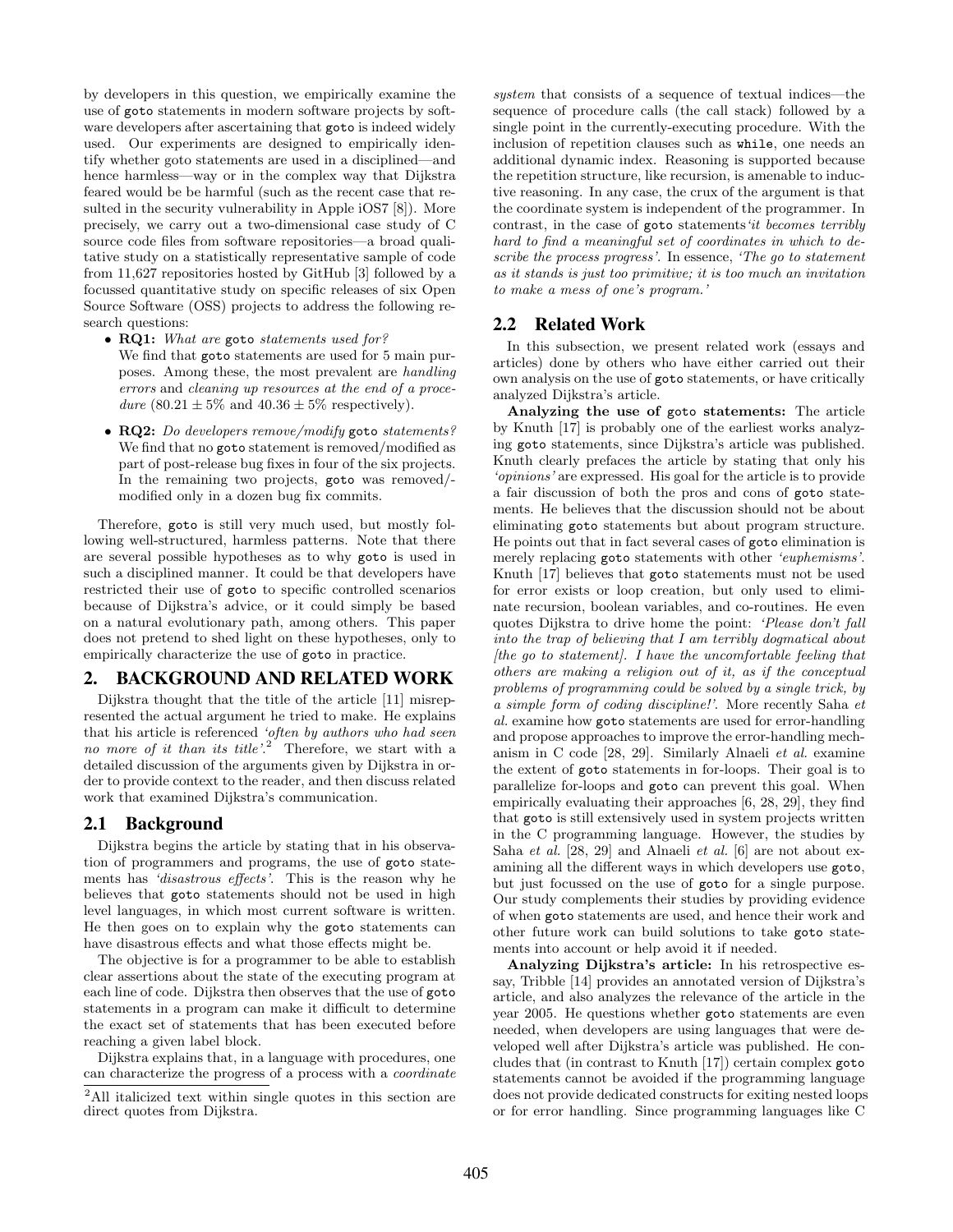do not have an explicit error handling mechanism (exception handling) like  $C++/Java$ , the developers who write their software in C have to resort to using goto statements. In the qualitative empirical analysis in RQ1 (Section 5), we examine if developers are indeed using goto for error handling and for exiting out of loops among other purposes.

There are several references in the literature [13, 7, 17] about heated discussions and analysis on Dijkstra's article among practitioners. One such recorded discussion [25] can be found on StackOverflow, a community 'question and answer' website for developers. The consensus is that goto statements need not be eliminated entirely, but just the 'unconstrained' use of it should be avoided. Another such discussion was among well-renowned Linux kernel developers— Robert Love, Rik van Riel, and Linus Torvalds [27]. Their position is that goto can be used when there is a real need for it and that, if used carefully, goto is not harmful.

Unlike prior work, which have taken logical, argumentative, and example-based approaches, we use an empirical one to identify, classify and quantify the different actual uses of goto statements in real-world C code, and examine if goto is harmful enough that developers removed/modified them as part of post-release bug fixes in a software project. While the previous work is in no way incorrect or insufficient, we believe that adding empirical evidence can only further help the discussion.

### 3. DATA SOURCE

In order to examine empirically the use of goto statements along the two research questions we have, we used two different data sources. In both datasets, we restrict our analysis to C files only (excluding C header (".h") files), since (1) it is a widely-used language; and (2) it provides the goto construct; Additionally, we wanted to examine the use of goto statements without any confounding factors based on different programming languages. By restricting to just one programming language we can place the results in context, and have more confidence about the conclusions with respect to software projects written in C. Below we describe the data source used for each research question and the reasons for choosing them.

Data Source for RQ1: In this research question, we want to understand the purpose of goto statements as used by a variety of developers in their code. Hence studying the programming practices of developers from a small set of projects may not be sufficient. Therefore, we use the source code in the hundreds of thousands of software projects mined by one of the coauthors [20]. We use a snapshot of the project's software repositories (that are being continuously mined) from January 2013. We restrict our analysis to software projects that have their source code repositories on the GitHub hosting service. This is because, GitHub hosts several million repositories from several hundreds of thousands of developers. Hence we will be able to examine developer practices with respect to goto statements among a wide variety of developers. From this collection of software projects we extract all projects that have C files.

Not all repositories on GitHub represent actual software projects. We filtered out projects with less than 10 files written in any programming language to eliminate a bulk of non-software projects, and very small software projects. We chose the cutoff at 10 as it appeared to provide a balance between eliminating most irrelevant repositories while

Table 1: Overview of the studied systems (RQ2).

| Product     | Domain                        | Version | Tag name                                    | $Lines$ of |
|-------------|-------------------------------|---------|---------------------------------------------|------------|
|             |                               |         |                                             | code       |
| ClamAV      | Antivirus                     | 0.98    | $clamav-0.98$                               | 2,043,360  |
| GIMP        | Image $\overline{\text{Ma-}}$ | 2.8.0   | $GIMP_2 8.0$                                | 960,106    |
|             | nipulation                    |         |                                             |            |
| GhostScript | Interpreter                   | 9.01    | ghostscript-                                | 1,274,249  |
|             |                               |         | 9.01                                        |            |
| OpenLDAP    | Directory                     | 2.4.6   | OPENLDAP_R                                  | 303,917    |
|             | Access                        |         | $EL$ <sub>ENG</sub> $-2$ <sub>-4</sub> $-6$ |            |
|             | Protocol                      |         |                                             |            |
| Postgresql  | Database                      | 9.3.0   | REL9_3_0                                    | 963,900    |
| VTK         | Visualization                 | 5.10.0  | v5.10.0                                     | 2,910,353  |
|             | Toolkit                       |         |                                             |            |

leaving us with a sizable sample of repositories. While this sample contains some repositories unrelated to software development identifying them automatically on the scale of GitHub is a research topic by itself, well beyond the scope of this paper.

The filtered sample has 11,627 projects with C code. A typical empirical software engineering study examines under 10 projects [23], and this larger sample should help with the generalizablity of our conclusions (albeit in the context of source code written in C and hosted on GitHub).

In the final data cleaning step we filtered out files we identified as automatically generated. Such files are not directly maintained, and, consequently, do not shed light on how developers are using goto statements. To develop the filtering procedure, we manually examined a random sample of files with hundreds of goto statements to identify if any of them were generated. Every generated file had the word 'generate' in the comments at the beginning of the file. Our filtering, therefore, searches for the word 'generate' in each file. If the term occurs, we then filter the file from the dataset. The threats that arise due to not removing generated files are discussed in Section 7. The cleaned sample contains 2,150,387 files written in the C programming language from 11,627 projects hosted on GitHub.

Data Source for RQ2: We would like to know what impact goto statements have on the incidence of post-release bugs: a popular proxy for software quality [30] because not all bugs are of equal concern. Bugs that could be fixed in development and testing are of much lesser concern than bugs that escape quality assurance steps and affect software users. We focus on post-release bugs, which are not detected until after the software is made available to end users.

To identify post-release bugs, we consider code changes that occur on or that have been merged into the release branch of a studied system. Such changes are often the result of bugs found after the release of software and these changes are pushed to customers as part of a software update. As a result, changes that land on a release branch after a release are more strictly controlled than a typical development branch to ensure that only the appropriately triaged high-priority fixes land in maintenance releases. In other words, the changes that we study correspond to the maintenance of official software releases.

Unfortunately, the overwhelming majority of projects examined in RQ1 do not contain carefully triaged releaserelated changes. Hence, to address RQ2, we selected six software projects primarily implemented in C with wellestablished branching policies for deeper analysis. These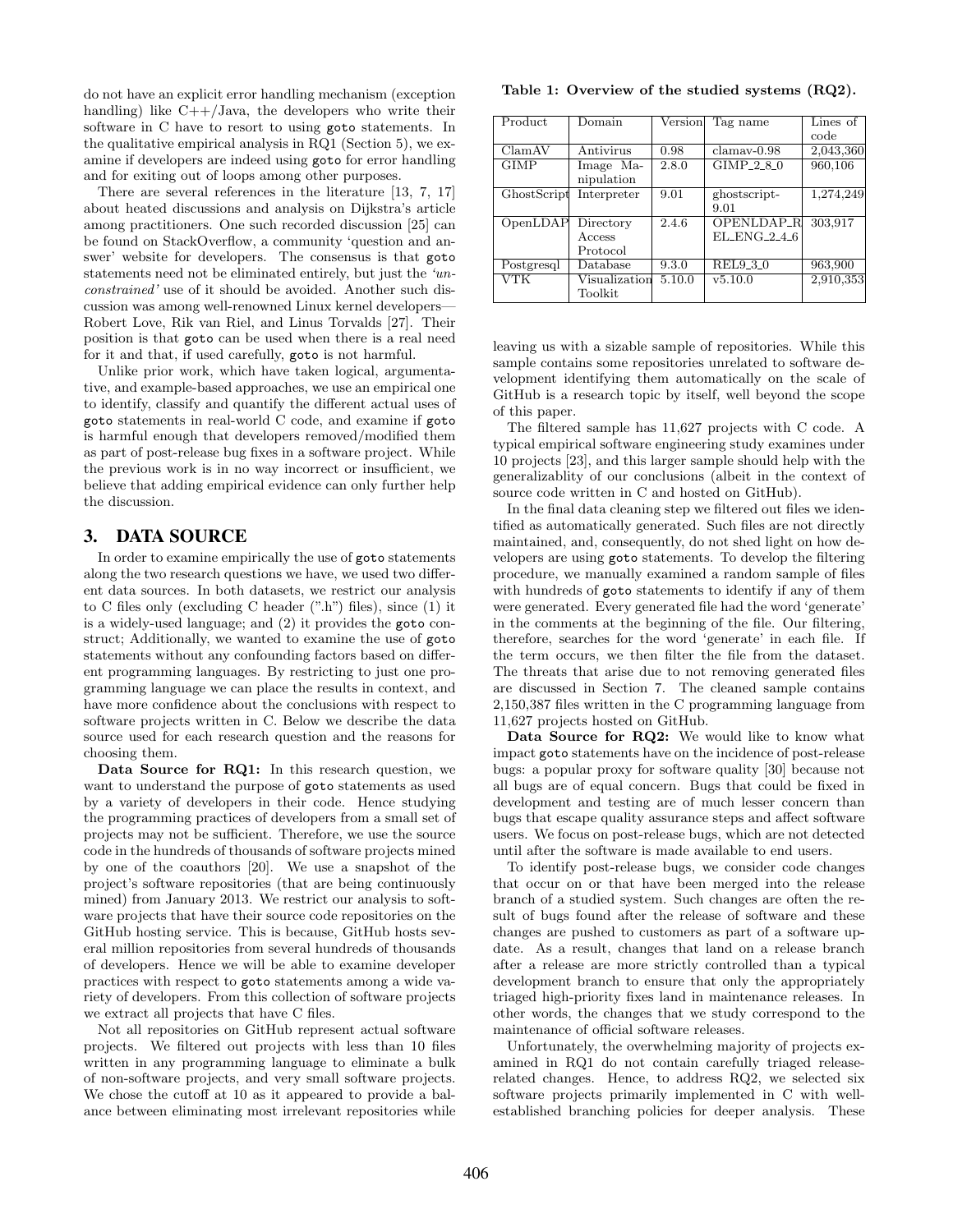projects are selected from a variety of domains, ages, and sizes to help with the generality of our conclusions. Some of these projects like GIMP are used by millions of end users [2], while others like Postgresql are used by prominent industrial users such as Nasa [12], and Instagram [18]. Table 1 provides an overview of the studied systems.

### 4. PRELIMINARY ANALYSIS: Do developers use goto statements in their source code?

### 4.1 Motivation

Before we examine why developers use goto statements, we first need to determine if they even use goto in the source code of their software. Even though, past studies have shown that goto statements are still in use [28, 29], we want to examine if our dataset of diverse projects have goto statements in them and ascertain the true extent of goto usage.

# 4.2 Approach

Among the 2,150,387 source code files used in our study, we determine which ones have a goto statement in it. We do this by using the grep functionality for searching and use the regular expression

 $([ \ t]+goto)^{\text{}}(t)$  \t] +.\*;

We determine not just if a file has a goto statement, but also how many goto statements exist in each file.

# 4.3 Results

Considerable use of goto at the file level: We find that 246,657 out of the 2,150,387 files (or 11.47%) examined in our study have at least one goto statement. Both the raw number and the percentage of files that have a goto statement indicates that the use of goto statements by developers who work on software projects written in C and hosted in GitHub, are quite common. The result agrees with the results of Saha *et al.*  $[28]$  – who found that there are almost 20K functions in Linux-2.6.34 that have a goto statement. We also find that most files have very few goto statements. In fact 14.43% of files with goto had only one goto. However, there are those rare occasions where there exists a file with more than 100 goto statements (0.55% of the files with goto).

More than one-fourth of the projects used a goto: In order to check if all the files with goto are just found in a few projects, we calculate the distribution of goto statements at the project level. We find that 3,093 out of the 11,627 projects (or 26.60%) have at least one file with a goto statement. We also find that more than half the projects have about 20% of the files that have at least one goto statement.

A considerable number of projects have files with goto in them. Thus despite the popularity of Dijkstra's case against goto, developers use goto statements considerably.

### 4.4 Discussion

 $\overline{C}$ 

 $\searrow$ 

When examining the path hierarchy and names of files with and without goto statements in them, we noticed that several of them looked like system code, i.e. they had the words linux/android/kernel/driver (which is consistent with the findings of Saha et al. [28], who report that more than half of the goto statements are in the driver directory of Linux-2.6.34). To better characterize the context of use of goto statements, we examine the number of "system files" (source code files for hardware drivers, operating system kernel etc.) in the dataset. A search for the keywords linux/android/kernel/driver in file names revealed that 454,670 files (21.14%) were system files. Of course, we could have missed some system files, but due to the size of the dataset, we were restricted to using such a heuristic, whose precision was verified with a manual analysis in RQ1 (Section 5). Among the files that had a goto statement, we found that 169,523 (or 68.72%) were system files. Thus, we find that there is a greater concentration of goto statements in system files than non-system files.

### 5. RQ1: What are goto statements used for?

# 5.1 Motivation

Beyond the raw frequency of goto usage, we were also interested in how developers are using them. This is because not all usages of goto are created equal. Some goto usage may be part of relatively harmless patterns, while others may be much more nefarious [17], severely hampering the readability of the source code. A related concern is that goto statements may be used in various domains, and may be used differently in these domains.

# 5.2 Approach

We, therefore, conducted a qualitative study of the usages of gotos on two levels: the file level, to understand the domain in which goto statements were used, and figuring out whether many false positives were due to generated code; and the function level, to understand patterns of usage of goto statements, their interactions, and their impact on the function comprehensibility. We performed the latter analysis at the function level, since the scope of the goto statements and the labels that they refer to are at the function level. We discuss the process for our qualitative study in detail below (as it will help us and the reader place the results and conclusions in context).

1. Sample Selection: The population of C files that we examined for the presence of goto statements in RQ1 is 2,150,387. However, we want to study the patterns of usage of goto. Hence our true population is the set of files with goto statements, i.e., 246,669 C files. We split this population into two buckets - files with more than 5 goto statements, and files with 5 or less goto statements, where 5 is the median number of goto statements in a file. From each bucket we pick 192 files at random, to end up with a total of 384 C files with goto statements. By examining 384 files from 246,669 files, we achieve a confidence level of 95% with a confidence interval of 5% [5]. We use this sample of 384 files to perform the qualitative analysis at the file level.

In order to carry out our qualitative analysis at the function level, we take the sample of 384 files chosen for the qualitative analysis at the file level, and follow a procedure similar to that of Gallup polls [4]. For example, when polling adults in the United States(US) to determine election results, Gallup randomly calls households across the US, and picks one individual in the household randomly to interview. Similarly, in order to carry out the study at the function

✠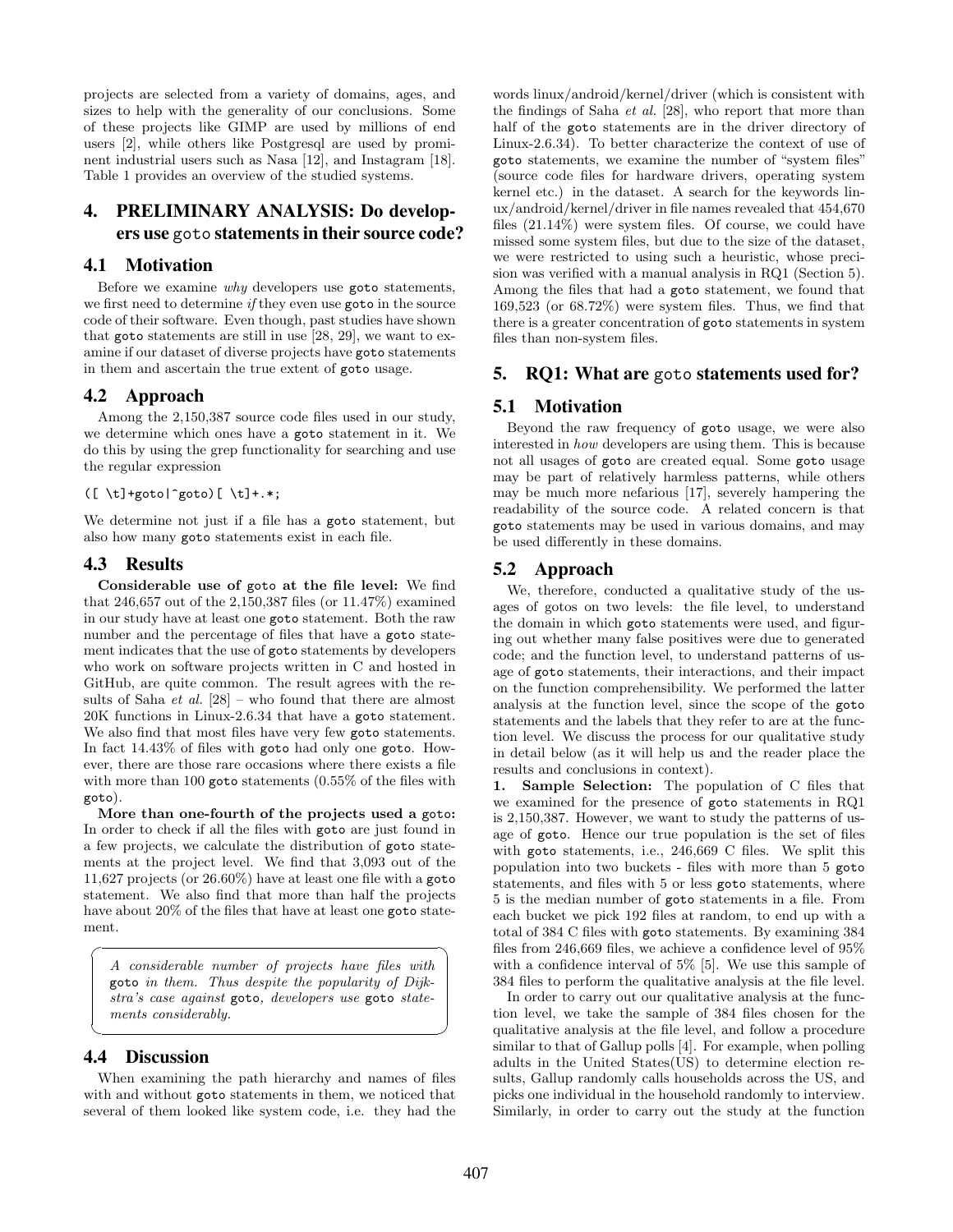|                  | <b>Name</b>        | Description                                                  | Rationale                                                                               |
|------------------|--------------------|--------------------------------------------------------------|-----------------------------------------------------------------------------------------|
|                  | Generated          | The source file containing the goto state-                   | We are only interested in goto statements that pro-                                     |
| File Level       |                    | ment was generated automatically.                            | grammers introduce manually.                                                            |
|                  | Long jumps         | Non-local jumps performed with longjmp                       | This has potentially much more serious consequences                                     |
|                  |                    | to a context captured with setjmp.                           | than regular (local) goto statements.                                                   |
|                  | Domain             | The domain to which the file belongs to.                     | Knowing the domain of each file, lets us understand                                     |
|                  |                    |                                                              | the type of systems that are frequently using goto                                      |
|                  |                    |                                                              | statements.                                                                             |
| - Function Level | Error              | To handle exceptions and errors. Tagged                      | Since C does not have exception handling constructs                                     |
|                  |                    | when the code in the label is for error han-                 | like try/catch in Java. Also discussed in the litera-                                   |
|                  |                    | dling.                                                       | ture [14, 17].                                                                          |
|                  | $C$ leanup         | To handle memory de-allocation and other                     | Since C does not have a cleanup construct like                                          |
|                  |                    | cleanup activities. Tagged when the code                     | finally in Java.                                                                        |
|                  |                    | in the label is executed whether or not the                  |                                                                                         |
| Purpose          | Control-Exit       | goto statement is executed.<br>To exit out of a nested loop. | Since C does not have break to labels. Also discussed                                   |
|                  |                    |                                                              |                                                                                         |
|                  | Loop-Create        | Unlike Control-Exit, this is when a goto                     | in the literature $[14, 17]$ .<br>A priori unnecessary because C has repetition clauses |
|                  |                    | statement is used to create a loop.                          | $(\text{while}, \text{do}, \text{for}, \dots).$                                         |
|                  | Spaghetti          | When a goto statement exists in the code                     | This is the kind of goto statements that all prior work                                 |
|                  |                    | inside a label of another goto statement.                    | has argued against $[11, 14, 17]$ .                                                     |
|                  | Single             | Only one goto statement per label.                           | According to Dijkstra, while less harmful, a single                                     |
|                  |                    |                                                              | goto per label can still cause issues [11].                                             |
| - Function Level | Multiple           | Many goto statement per label.                               | A source of severe issues according to Dijkstra [11].                                   |
|                  | Forward            | Jump to a label that is located after the                    | Easier to track by programmers because it follows the                                   |
|                  |                    | goto statement.                                              | natural order of reading code.                                                          |
|                  | Backward           | Jump to a label that is located before the                   | Harder to follow because it requires going back in the                                  |
|                  |                    | goto statement.                                              | procedure definition.                                                                   |
| Properties       | $#$ goto<br>state- | The number of goto statements per line of                    | This will allow us to see if there is a relationship be-                                |
|                  | ments<br>per       | code in each function that is examined.                      | tween the number of goto statements and the size of                                     |
|                  | <b>LOC</b>         |                                                              | a function.                                                                             |
|                  | Stacked labels     | Multiple labels that follow each other such                  | A mixed blessing: jumped-to code is localized, but                                      |
|                  |                    | that execution flows from one label block                    | there are multiple entry points in the aggregate block,                                 |
|                  |                    | to the next.                                                 | making it hard to know which statements are actually                                    |
|                  |                    |                                                              | executed.                                                                               |
|                  | $#$ statements     | Number of statements in the label block.                     | An (imperfect) estimate of the complexity of the func-                                  |
|                  | in label block     |                                                              | tionality implemented in the label.                                                     |

#### Table 2: A taxonomy of the different purposes and properties of goto statements.

level, we randomly pick one function (an individual person in the gallup scenario) from each file (an individual household in the Gallup scenario). Thus we now have 384 randomly chosen functions with goto and with the same confidence level and confidence interval. We then manually tag the sample data (384 randomly chosen files and functions).

2. Identifying Tags from Subset of Sample: From this sample of 384 files, we came up with a preliminary classification of manual tags at the file and function level, based on separate inspection of two pairs of 10 files, by authors 1 and 2, and 4 and 5. The identified tags at the file level and function level are described in Table 2. At the function level, we further split the tagging into two categories - properties of goto statements and the purpose of goto statements.

3. Iterative Tagging of Complete Sample: Then each of the four authors manually tagged a mutually exclusive subset of files, while constantly discussing with the others for clarifications and refinements of the tags. Each author went through the tags assigned to each file and function at least twice. Once we tag each file and function in the sample, we examine the frequency of the tags in order to understand the usage of goto. We present these results below:

### 5.3 Results at the File Level

After manually tagging the 384 files at the file level, we arrive at the following findings:

Only 1.5 % of the files were filtered for noise: Out of the 384 files, only five files were automatically generated files. These files were generated by a parser generator like YACC (Yet Another Compiler Compiler). We also found one case of a file that was submitted to the ACM International Collegiate Programming Competition. Even though the file submitted to the competition is a software program, we remove it from further analysis, since we know that it was not developed for a software project. Hence, we did not manually continue tagging with a total of six files. Therefore, the fraction of irrelevant files present in our sample is  $(1.5 \pm 5)\%$ .

A large portion of files (85%) were system or network files: We found that 312 out of the 384 files were in the domain of 'systems programming'. We define that a file is in the domain of 'systems programming' when it is associated with the Linux Kernel or any other OS, like the BSD or Android or Sun OS. We also associate all driver related files in the domain of 'systems programming'. There were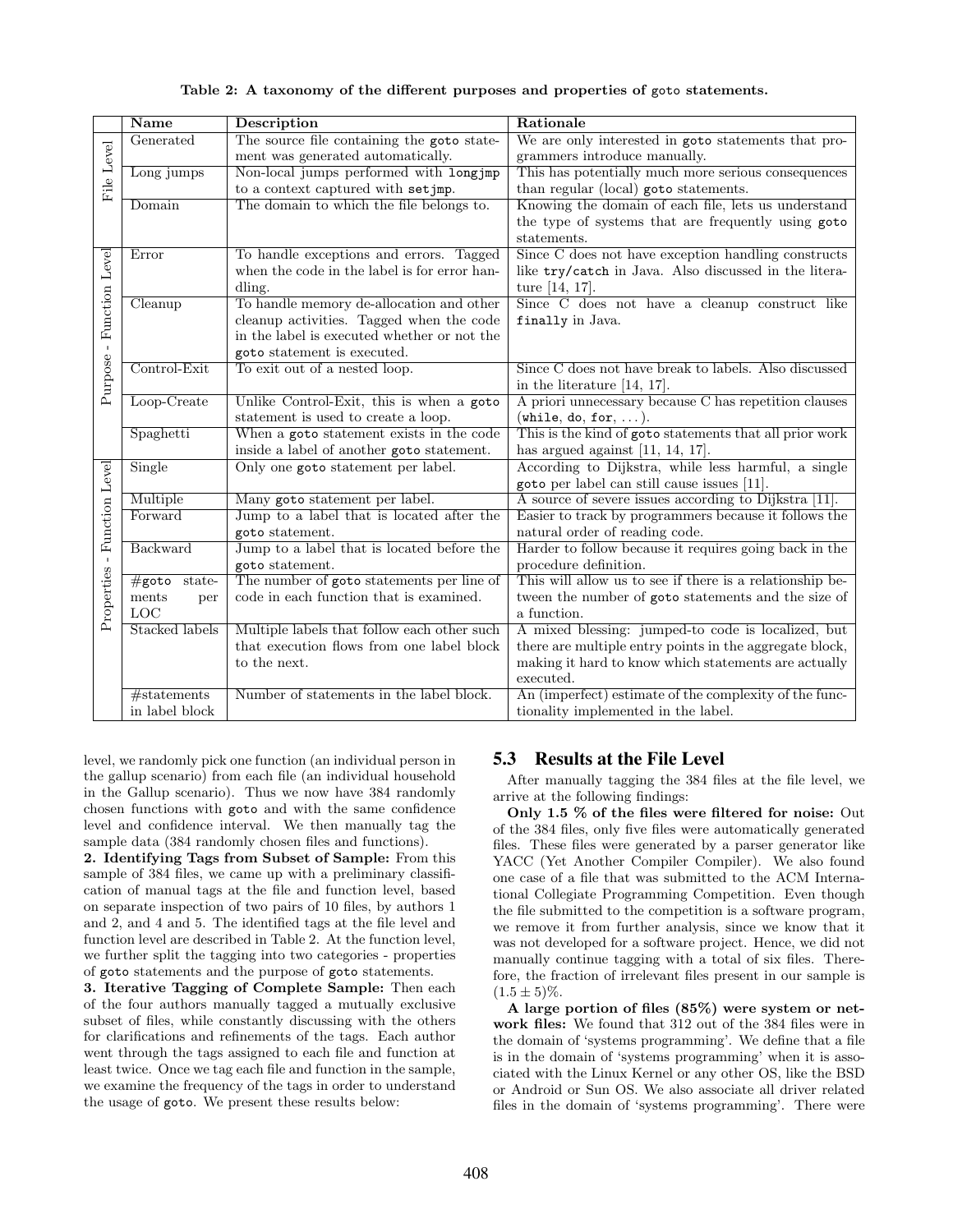also 13 files that were associated with 'Networking'. Thus overall we have 325 out of 384 files in the 'Systems and Networking' domain. This translates to almost  $85 \pm 5\%$  of the files in the dataset. There could be two possible reasons for this - (a) C files in GitHub are mostly system/networking purposes, or (b) goto is used more in systems/networking files.

Some of the other domain types that we identified were: Image Processing/Multimedia/Videogames/Web/UI Framework related files with a total of  $7.28 \pm 5\%$ , and  $PL/DB/H$ - $PC/Scientific/Security related files with a total of 5.72 $\pm$ 5%.$ 

Only one case of setjmp: Apart from goto, which is restricted to jumps local to a function, C provides setjmp to perform arbitrary jumps between execution contexts. This is arguably the worst case of a goto-like construct because it compounds the effects of goto statements. We found that there was only one file in which the command setjmp was used, so we can safely assume that developers seldom use this in their programs.

Summary: Our manual analysis at the file level led to several findings: it showed us that gotos are used predominantly in systems and networking code, but also in other type of files as well. It also gave information alleviating concerns on some possible threats to validity: extremely few of the files were noise, giving confidence in our filtering mechanism; a single file used the a non-local jump (setjmp).

### 5.4 Results at the Function Level—Basic Properties

We start our investigation of the functions we tagged by reporting on the distribution of basic properties on the number of goto statements, labels, and the length of label blocks.

Most functions have few goto statements and labels: We find that at least 25% of the functions in the sample have 1 goto statement. The median is 3, and the top 25% of functions have at least 5 gotos. We also find some outliers, functions with 10 or more gotos, and one extreme outlier that has more than 50 gotos. Unsurprisingly, there are less labels than goto statements. The median function has just one label, i.e, at least half of the functions in our sample have only one label in their body. The upper quartile is 2, and there a few functions with 5 or more labels. Overall, both distributions show that the majority of functions have few goto statements and labels.

Usually, few lines are in the label blocks: We summed the amount of lines of code under each label of the functions in our corpus. We found that the median lines of code in the block of code under a label was 4, and the 75th and 90th percentile was 8 and 36 LOC respectively. We found that in most of the non-trivial cases, the code in the label block had a line of code for clean up, a line of code for printing an error message, and a line of code for the return statement, which returned an error code. Thus, we can safely say that developers are generally not doing complex operations in the label blocks of their goto statements. This of course does not apply to the few outliers, in which the label blocks can grow very large. In some cases of backward jumps, label blocks spanned more than half the size of functions.

### 5.5 Results at the Function Level—Purpose

Tagging the files in the sample for classifying the purpose of goto statements, we found the following (see Table 2 for a definition of the purposes and Table 3 for the numerical

Table 3: Results at the function level for the manual tagging of 384 randomly sampled functions for the purposes and properties of goto

| Tage Name          | $\%$<br>among | $\%$<br>among | $\%$<br>among |  |
|--------------------|---------------|---------------|---------------|--|
|                    | All           | System        | Non-System    |  |
|                    | Files $(384)$ | Files $(312)$ | Files $(66)$  |  |
| Error              | 80.21         | 82.69         | 75.76         |  |
| $C$ leanup         | 40.36         | 38.78         | 51.52         |  |
| Control-Exit       | 10.16         | 9.94          | 12.12         |  |
| Loop-Create        | 8.85          | 8.33          | 12.12         |  |
| Spaghetti          | 5.99          | 6.09          | 6.06          |  |
| Single             | 54.17         | 56.09         | 50            |  |
| Multiple           | 62.24         | 63.46         | 62.12         |  |
| Forward            | 90.1          | 92.31         | 87.88         |  |
| Backward           | 14.06         | 13.46         | 18.18         |  |
| Stacked labels     | 26.3          | 29.17         | 15.15         |  |
| $\#$ statements in | 4             | 4             | 3             |  |
| label block (me-   |               |               |               |  |
| $dian not \%$      |               |               |               |  |

results). Note that the examples in each of the following purposes, are not examples of how we think goto statements should be used. Rather, they are examples of how developers used goto statements in the sample we looked at.

Most goto usage is for error handling: In manually tagging our dataset, we found that developers use goto statements for the purpose of error handling in  $80.21 \pm 5\%$ of the functions. This can be explained in part because the C programming language does not have an explicit error handling mechanism like exception handling in C++/Java. Therefore, developers are using the combination of goto statements and the code block in the labels to emulate a try/catch mechanism (see code example below). However, note that exception handling with goto statements is a limited form of exception handling compared to that found in  $C++/Java:$  handlers are limited to be in the same procedure definition.

| $1$ int fun (int x) |                                |
|---------------------|--------------------------------|
|                     |                                |
| $code \ldots$       |                                |
| if(error)           |                                |
| goto err_label;     |                                |
| $code \ldots$       |                                |
| $err\_label$ :      |                                |
|                     |                                |
|                     |                                |
| $return -1$ :       |                                |
|                     |                                |
|                     | print(error);<br>cleanup(mem); |

The second most frequent purpose is cleanup: Similar to the lack of exception handling capabilities, the C programming language does not have a cleanup construct such as finally, unlike  $C++/Java$ . Recall that a finally block in C++/Java is executed upon exiting a method, regardless of whether the exit is through a standard return or throw a raised exception. Therefore, in order to capture the cases where developers use goto statements to duplicate the purpose of finally, we tag a particular use of goto as cleanup, only if the code block in the label can be reached even when a goto statement is not executed (like in the example code above). We also found that developers use goto statements for the purpose of cleanup activities such as memory deallocation at the end of a function, in  $40.36 \pm 5\%$  of the functions.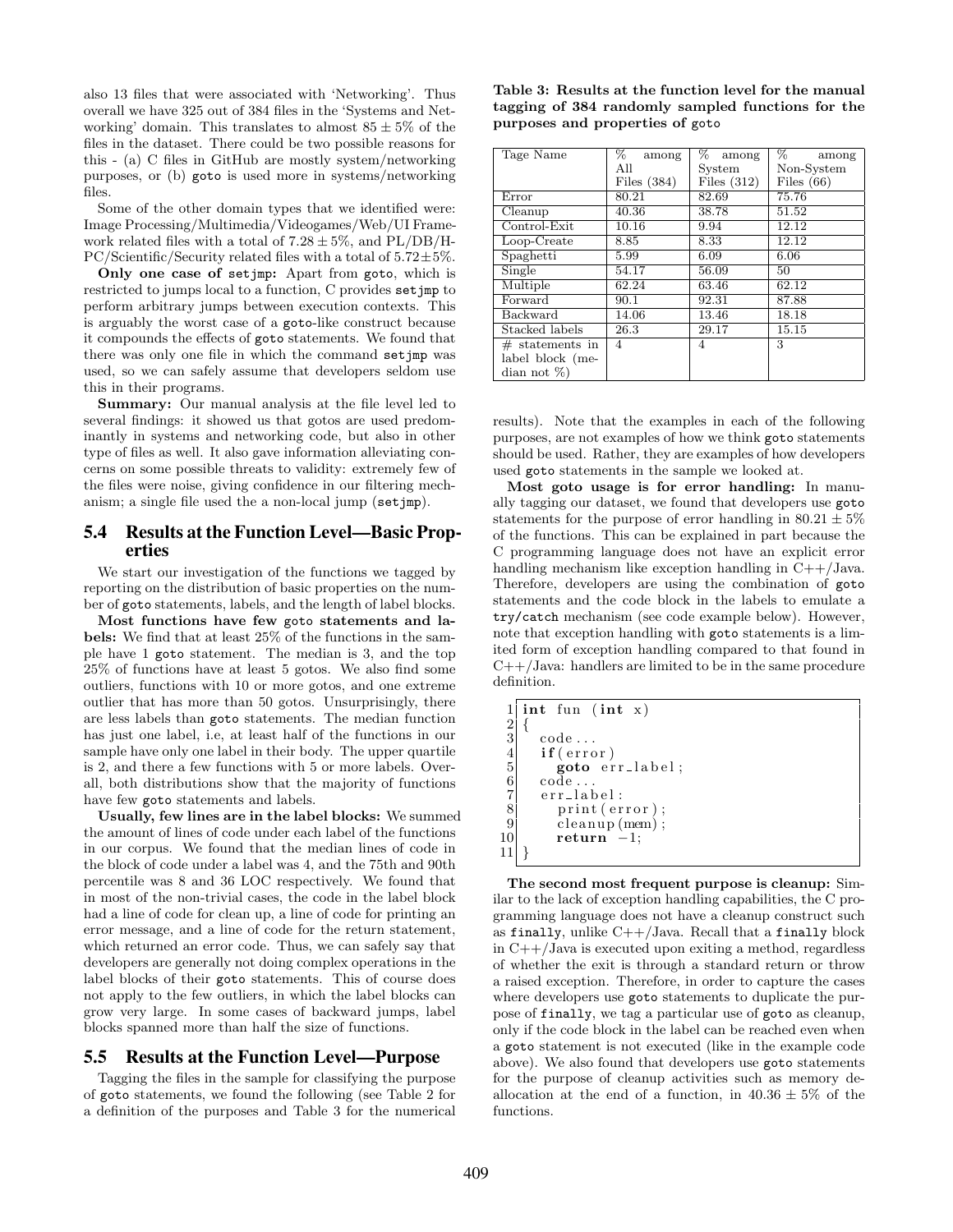Error handling and cleanup happened frequently together, but not always: We also found that cleanup occurred very frequently with error handling (like in the example code above). In  $31.77 \pm 5\%$  on the functions, developers used goto statements for both error handling and cleanup activities. When both error handling and cleanup happens in the block of code under the label, the developers are essentially adding the code that is meant to be in the 'catch' block (error handling code), to the 'finally' block.

In the remaining  $48.44 \pm 5\%$  of the times  $(80.21 - 31.77)$ , the developers used goto statements exclusively for error handling. In the cases where developers used goto statements exclusively for error handling, the code block in the label could be reached only if a goto statement was executed (see code example below). Such a behaviour is similar to having a 'catch' block, but no 'finally' block, in languages like C++/Java.

```
1 int fun (int x)
 \begin{bmatrix} 2 \\ 3 \end{bmatrix}\begin{bmatrix} 3 \\ 4 \end{bmatrix} code ...
 \begin{bmatrix} 4 \\ 5 \end{bmatrix} if (error)<br>goto er
 \begin{bmatrix} 5 \\ 6 \end{bmatrix} goto err_label;
 \begin{array}{c|c} 6 & \text{code} \dots \\ 7 & \text{return} \end{array}return 1;
 8 /* because of the above return, the
                 goto is not classified as cleanup
                    since the code block below isexecuted only if goto is executed
                 . ∗/
\begin{array}{c|c} 9 & \text{err\_label}: \\ 10 & \text{print (er)} \end{array}print ( error )
11 return -1;
12 }
```
Alternatively in a small percentage of functions  $(8.59 \pm 1)$ 5%), the developers use goto statements for cleanup, but not error handling. In such cases, the developers intend the execution to jump to a label where cleanup occurs (whether or not a goto statement was executed). However, the goto statement itself is not executed due to an error. The developers just wanted the function to end in certain flows.

Less intuitive usages such as control-exit and loopcreate are less common: We found that developers used goto statements for exiting out of standard loops (for, while, do-while), and in some cases to create loops manually instead of using a standard repetition construct. In  $10.16 \pm 5\%$ of the functions, developers used goto statements to exit out of a normal loop. This is in-spite of the C programming language having a construct to exit out of a loop. We found that developers used this either for skipping code outside the loop or the exit fully out of a nested loop.

In  $8.85 \pm 5\%$  of the functions, developers used the combination of a goto statement and a label to create loops (see example code below). When a certain condition was satisfied, a goto statement was executed, which took the execution backward to a label that is physically above the goto statement in the function, in order to create a loop. This is perhaps, one of the least intuitive uses of goto statements, since looping constructs exist in C programming language. Only in the case of loop-create, did we not find a reason for the developers to use them. This pattern of usage was surprising to us, and it would be interesting in the future, to interview developers and see what advantages they found in manually crafting a loop based on goto.

```
1 int fun (int x)
\frac{2}{3}\begin{array}{c} 3 \\ 4 \end{array} //loop create_1.
\begin{array}{c|c} 4 & \text{loop\_create\_label} \\ 5 & \text{code} \end{array}\begin{array}{c|c} 5 & \text{code} \ . & \ \hline 6 & \text{if (con} \ \hline 7 & \text{goto} \ 8 & \text{return } 0 \end{array}if (condition)goto loop_create_label;
            return 0;
\overline{9}
```
Summary: We find that an overwhelming majority of the gotos are used mostly for two related purposes: error handling and cleanup. Thus as predicted by Tribble [14] (and not as emphasized by Knuth [17]), in the absence of dedicated constructs to handle these special operations (such as try/catch and finally in C++/Java), C programmers resort to using goto for error handling and cleanup, and do so in a rather disciplined way: most functions we surveyed had their error-handling or cleanup blocks systematically located at the end of the function. Only a minority of functions use goto statements for other purposes, such as breaking out of nested loop, or creating loops in an ad-hoc manner (which was not recommended by Knuth [17]).

### 5.6 Results at the Function Level—Properties

In a majority of functions, multiple goto statements jump to the same label: In  $62.24 \pm 5\%$  of the functions, developers have several instance of goto statements that jump to the same label. Such a use of goto, was one of the main arguments against the use of goto by Dijkstra. By having multiple goto statements jump to the same label, a developer cannot know which goto statement brought the execution to the code of the label block. Additionally in the cases where multiple developers are editing the same file, a developer cannot change the code in the label without knowing why each of the goto statements (several of which could have been introduced by other developers) are jumping to that label. However, we found that in  $55.47 \pm 5\%$ of the functions, multiple goto statements jump to the same label was used for error handling. The frequency of the use of goto statements in such a manner, could indicate that developers are comfortable with it.

Other jumping patterns are simpler to understand: On the other hand,  $54.17\pm5\%$  of functions contained labels where each of the labels are associated with a single goto. Each of these functions, could have one or more labels, but each of them are associated with exactly one goto statement. Additionally, there exists a subset of the functions in which there is only one label block and it is unreachable by the normal execution, and only reachable by a single goto statement. In these functions, it is only possible to enter the label block via a single point of entry, and hence Dijkstra's main argument (not knowing from where the execution jumped to the label) does not apply. These functions constitute  $8.85 \pm 5$ % of the functions we surveyed.

Stacking labels at the bottom of functions is prevalent: We find that in  $26.30 \pm 5\%$  of the functions, developers stack all the labels at the end of the function. An interesting pattern for error functions is labels that are stacked in the reverse order they are referenced in a function. Hence the farther in the function the failure occurs, the most actions to undo without needing to duplicate code. This provides a concise solution to undoing a series of steps that can individually fail. Some of the functions in our corpus had upwards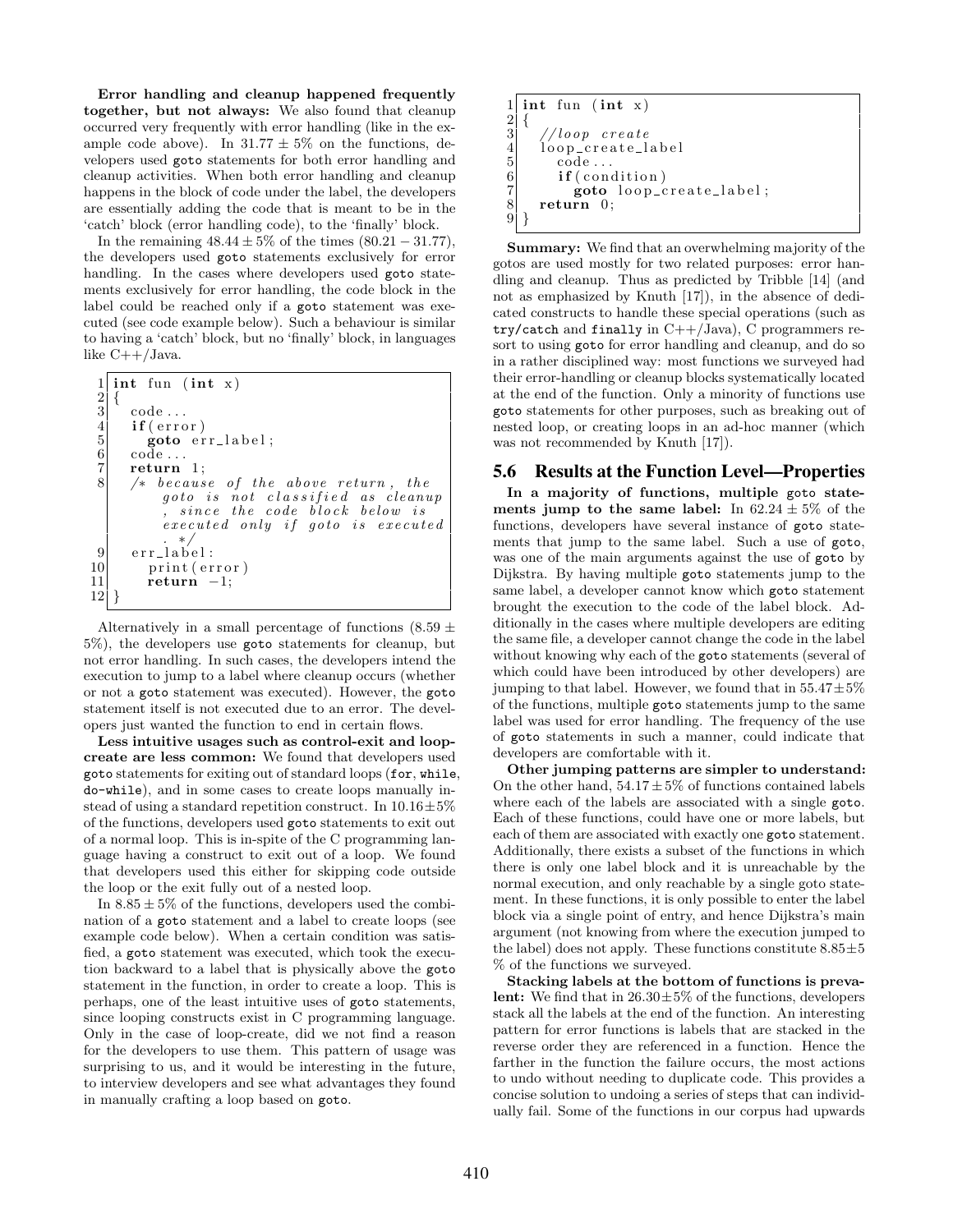of 4 labels stacked in such a way (which is not easy to accomplish with a try/catch block in  $C++/Java$ ). Therefore, this is one of the cases where goto and appropriately placed label blocks might be simpler than a try/catch block.

Spaghetti code is uncommon: We found that in a few cases  $(5.99 \pm 5\%)$ , the developers used goto to create spaghetti code – goto statements inside the code block that is under the label of a different goto statement. Such a use of goto allows arbitrary jumps within the code of the function, thus making it difficult to keep track of which line of code is currently being executed. Overall, such behaviour exemplifies the really harmful usages of goto, especially when used in complex functions. Nevertheless, we stress that we encountered a very small amount (6%) of such cases.

Most jumps are forward, not backwards: We found that in  $90.55 \pm 5\%$  of the functions, developers used goto statements to jump to a label that is physically after the corresponding goto statement (like example code above). On the other hand, developers used goto statements to jump to a label that was physically before the corresponding goto statement in the code, in a relatively small, but non negligible, portion of the functions  $(14.06 \pm 5\%$ , note that the % of backward and forward jumps do not add up to 100% since there are functions where both such jumps exist).

As we saw before, developers used goto statements for creating loops. In order to create loops, the developers would have had to use a goto that jumped backwards to a label (see above for example to create loops). Unsurprisingly, most usages of backward goto statements are for this purpose. However, we found that in  $5.21 \pm 5\%$  of the functions, developers jumped backwards to a label from a goto, but were not creating a loop (because the goto statement was not part of a condition). Every time the code executed such a goto, the execution would go back to a label.

Additionally we found that in  $4.17 \pm 5\%$  of the functions, a backward jump from a goto statement was done from within the label of another goto statement, thus making it both a backward jump and spaghetti code. Such a use of goto might be very hard to keep track of during execution. That may be the reason why we find so few cases of this.

Summary: We find that the usages of goto statements exhibit several properties. First, we find that it is common to have several goto statements jumping to the same label: if this presents the issue highlighted by Dijkstra that it is not possible to know exactly the control flow that led to the label, it also means code duplication has been avoided (similar to calling an inner function – something standard in languages that support them). On the other hand, many labels are only reached by a single goto  $(54.17 \pm 5\%)$ . Further,  $8.85 \pm 5$  % of functions have label blocks that are only reachable by a single goto statement; in those cases, Dijkstra's main concern does not apply. We also find that backwards jumps are often, but not always, correlated with loop creation goto statements. Finally, arbitrary jumps between goto statements ("spaghetti") are a relatively rare occurrence alleviating concerns about their impact.

We find that, in general, the use of goto is actually well disciplined. Most uses of goto are reasonably structured, filling the void of missing higher-level constructs found in other languages. Also there are usages that are unstructured as Dijkstra feared.

 $\overline{C}$ 

 $\searrow$ 

### 6. RQ2: Do developers remove/modify goto statements?

### 6.1 Motivation

Since Dijkstra's article claims that goto statements can have harmful effects, we wanted to empirically examine if goto statements did cause harm. However, a causal relation between a programming construct and harm is difficult to establish. Hence, we approximate harm as post-release bugs or bugs that are likely to affect the users of software and that could not be detected in development and testing. Then we examine if goto statements were removed/modified in any of the post-release bug fixes of a particular release of six OSS projects. In doing so, we assume that if a goto statement is removed/modified in a post-release bug fix, then it is more likely to be associated with that post-release bug (harmful).

### 6.2 Approach

We examine 180 days of post-release commit history for the six oss projects shown in Table 1. During this period we extract the code that was removed and the code that was added in every bug fixing commit to the git repository. We determine if a commit was a bug fix commit or not by looking for keywords such as 'bug', 'fix', 'issue' [21]. Then for each bug fix commit, we look at the added and removed code to see if goto was removed from the code or modified (when the same goto statement exists both in the added and removed code).

In some cases, the developers might include in the commit comment or in the comments section of the bug in the issue tracking repository that a goto statement was the cause of the bug, and that was the reason why they removed/ modified it, but we cannot be sure that they will make such a comment. The only sure way of knowing is by examining the code that was committed to the source code repository (which is what we do in our paper). Also note that we only focus on the goto statement and not the labels, since the removal/modification of a label will implicitly always require a change to the actual goto statement. We also do not examine if any change was made to the code within the block of code under a label, since that is the action taken once the goto is executed, and does not imply that a goto statement caused a bug. It only implies that the code executed after the goto call has a bug. Hence, we focus only on the actual goto statement. Also note that we only look for bugs and not code smells [10].

### 6.3 Results

The results of our analysis is presented in Table 4. We found that there are anywhere between 87 and 1,012 commits to the release we examined for the six OSS projects. Among the post-release commits, there were 25-145 bug fixing commits. However, only in two projects (ghostpdl, openldap) were goto statements removed in post-release bug fix commits. In the remaining four projects no goto statement was removed in a post-release bug fix commit. We found only one project (ghostpdl) where the goto statements were modified (either moved in the code or the target label was modified). In ghostpdl, eight of the 143 post-release bug fix commits had a goto statement that was modified.

We also looked at all post-release commits instead of just the bug fixing ones. We found that now four projects had

✟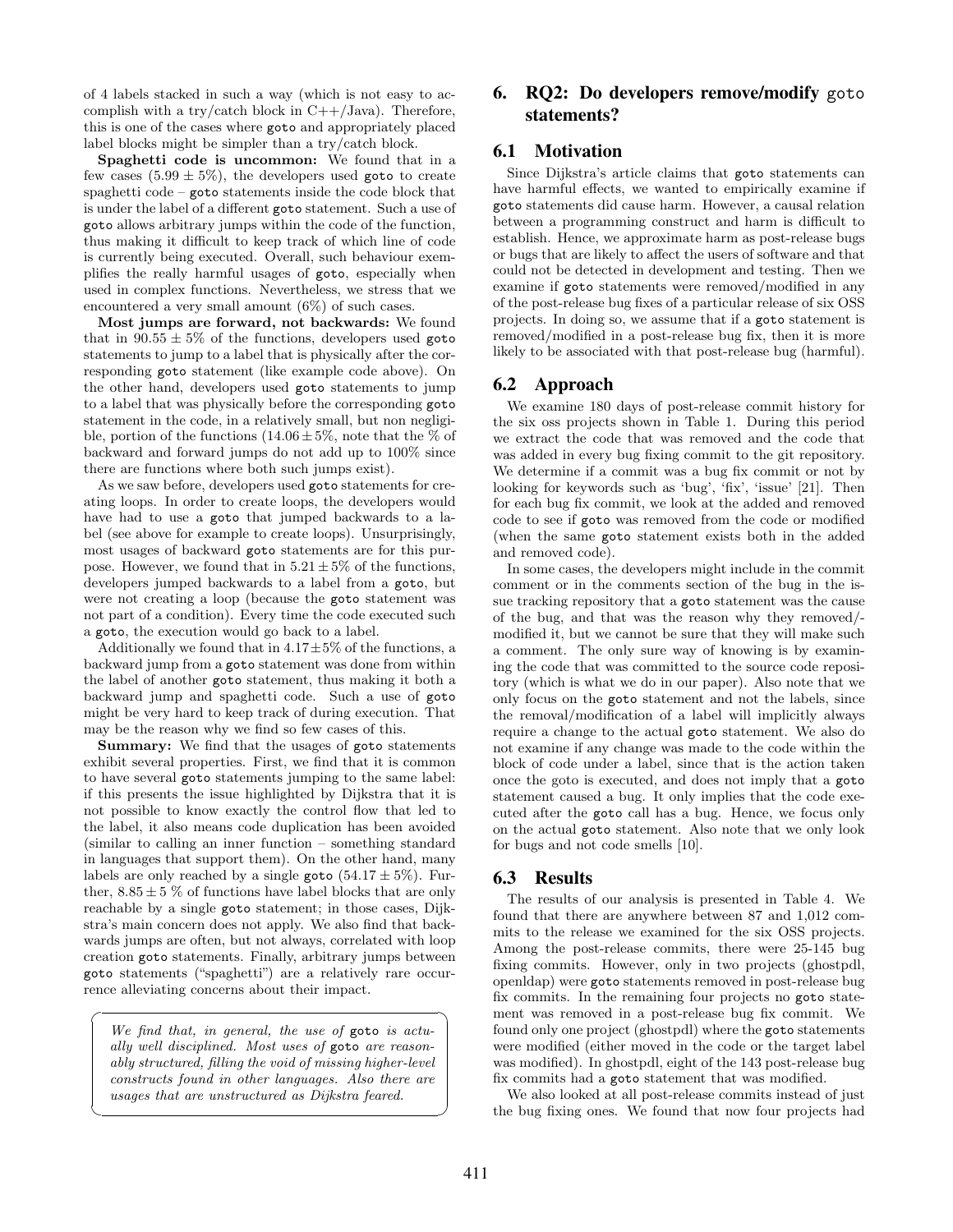| Project      | All Post Release Commits |                         |                           | Bug Fix Commits |                          |                           | Number | of     |
|--------------|--------------------------|-------------------------|---------------------------|-----------------|--------------------------|---------------------------|--------|--------|
|              |                          |                         |                           |                 |                          |                           | goto   | state- |
|              |                          |                         |                           |                 |                          | ments in the              |        |        |
|              |                          |                         |                           |                 |                          | code                      |        |        |
|              | $\#$ Commits             | #<br>goto               | $#$ goto state-           | $#$ Commits     | #<br>goto                | $#$ goto state-           |        |        |
|              |                          | statements              | ments modi-               |                 | statements               | ments modi-               |        |        |
|              |                          | removed                 | fied                      |                 | removed                  | fied                      |        |        |
| clamav-devel | 87                       | $0(0\%)$                | $1.1\%$<br>1              | 25              | $0(0\%)$                 | $0(0\%)$                  | 758    |        |
| ghostpdl     | 446                      | 2 %)<br>9               | 14 ( $3.1\%$ )            | 143             | $2.8\%$<br>4             | $5.6\%$<br>8              | 576    |        |
| gimp         | 126                      | $0(0\%)$                | $0\%$<br>0(               | 84              | $0\%$<br>0 <sub>0</sub>  | $0\%$<br>0 <sub>0</sub>   | 4,557  |        |
| opendap      | 158                      | $2.5\%$<br>4            | $0\%$<br>0 <sub>1</sub>   | 112             | $2.7\%$<br>3(            | $(0\%)$<br>0 <sup>0</sup> | 2,101  |        |
| postgresql   | 97                       | 1 %)<br>1               | $2.1\%$<br>$\overline{2}$ | 24              | $0 \%$<br>$\overline{0}$ | $0\%$<br>0 <sub>1</sub>   | 815    |        |
| VTK          | 1,012                    | $0.1\%$<br>$\mathbf{1}$ | $(0 \%)$<br>0(            | 145             | $0\%$<br>0 <sup>0</sup>  | $0\%$<br>$\overline{0}$   | 4,579  |        |

 $\sqrt{2}$ 

✍

Table 4: The number of times a goto statement is removed/modified in the post-release phase of a project

goto removed, and three projects had goto modified. However, in two of those four projects (postgresql, VTK), only one goto statement was removed. In total, between 0 and 9 commits had goto statements removed, and between 0 and 14 commits had goto statements modified. However, the corresponding total number of commits ranged from 87 to 1,012. The highest percentage of post-release commits with goto statements modified was  $3.1\%$  — which is very small.

We place the above results in context in two ways. (1) We first examine the number of goto statements present in the respective release of the six OSS projects. If the number of goto statements is small, then obviously the number of goto statements removed/modified in the commits will be small. We found that the six projects had between 576 and 4,579 goto statements in the respective releases. Therefore, the lack of goto statements being removed/modified in bug fix commits is not due to the lack of goto statements in the code; (2) We also looked at another programming construct to place the results regarding goto statements in context, namely if statements. We found that between one and 29 if statements were removed, and between four and 59 if statements were modified in the bug fix commits. In five out of the six projects the ratio of goto statements removed/modified to all goto statements is not significantly different from the ratio of if statements modified/removed to all if statements. Only in GIMP that ratio is higher for goto statements and the difference is statistically significant. This means that only in one out of six projects post-release fixes were more likely to modify a goto statement than an if statement after adjusting for the relative frequency of goto and if statements. Therefore the number of goto statements removed/modified are much smaller in comparison.

Finally, we manually analyze the post-release bug fix commits in which goto was removed/modified. The two projects with such commits are ghostpdl and openldap. In none of the commits were goto statements removed/modified because they caused a post-release bug. There were three reasons for a goto to be removed/modified: (1) A feature was removed and the goto within the code of the feature was no longer needed; (2) goto was moved due to code/comments added somewhere above the goto statement; and (3) goto was moved to a different if-condition's block of code (only one case). We noticed that no goto was modified in such a way that it jumped to a different label.

Additionally, we found that all but two of the goto statements in the commits were used for cleanup or error handling purposes. Among the two remaining goto related commits: one was a goto that was modified (similar to case 2 above) in ghostpdl. It was used for spaghetti code; another was a goto that was removed (similar to case 1 above) in openldap. It was used for a loop exit. Interestingly, the loop that it was exiting out of was created with a goto as well. Also along with the goto the label was removed as well.

If we assume bugs in the post-release phase of a project as a measure of harm, then the small number of goto statements being removed/modified in bug fixes implies that goto statements were not considered harmful enough to be removed/modified in the post-release phase of the project in most cases.

### 7. THREATS TO VALIDITY

False positives due to code generation: the heuristic we used may not be sufficient to filter out all generated files. However, the manual inspection of the random sample provides us with a very small estimate of generated files that are left in the sample  $(1.5 \pm 5\%)$ .

False positives due to other reasons: the regular expression we used to find gotos may return false positives, however our manual analysis uncovered only one such case (a goto in commented-out code).

Overestimation due to forks: projects in GitHub are easy to fork, and that may lead to a potential proliferation of very similar projects in the population. However, none of the files in the random sample of 384 files we manually examined in RQ1 were from forked projects.

Sampling errors: we performed a simple random sampling without replacement at the file level to get the list of files to inspect. We then followed that by sampling one function per file for detailed inspection. An alternative was to sample directly at the function level which conflicted with our goal to perform the analysis at the level of both files and functions. Another alternative was to use all the functions in the file, which may bias the results towards files with large number of functions with goto statements. As such there is a small threat the sample is not representative. However, our way of sampling is similar to the way Gallup samples people for its polls [4].

Yet another alternative to sampling is to use an automated tool like Coccinelle [1] to automatically determine patterns. However, we choose not to use an automatic parser for four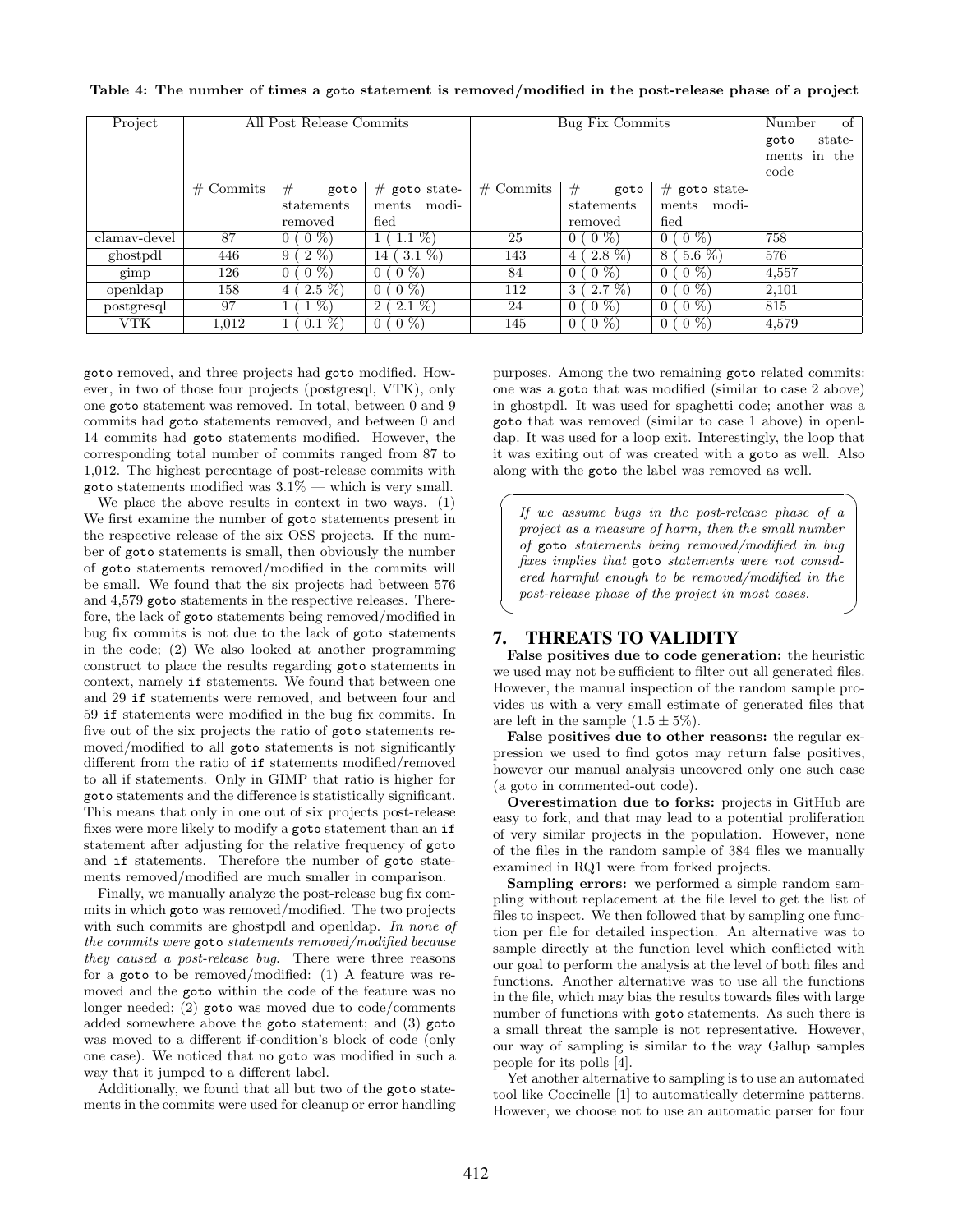reasons: (a) we had to first do a manual inspection to determine all the different uses of goto, before any automation could be done; (b) we could have identified several properties like forward or backward jumps, it would have been more difficult to identify others, such as spaghetti code; (c) manually analyzing a random sample gives an accurate representation of the whole population; and (d) automatically extracting the various uses of goto statements will not produce any more accurate results, since even the code that we have examined automatically is but a sample of the population of the world of C code out there;.

Goto semantics specific to C: C's goto can only jump inside a function. Other languages may permit other things, and have different usage patterns, as such further studies are needed in those languages. We also searched for setjmp, C's equivalent to a goto that can jump to other functions, but found very few usages of it.

Generalizability: We conducted our study on the set of C source code projects available on GitHub, which is the largest open-source repository in use at the moment. As such, we expect that the results of this study are somewhat generalizable, unless the C projects available on GitHub are markedly different from other C projects in existence.

Domain of the files: there may be different domains for files using goto statements, compared to other C files. We found that  $85 \pm 5\%$  of the files with goto statements in the dataset that we inspected manually are system or networking files. In terms of type of usage, we found that the proportions of goto statements defined for a certain purpose or exhibiting a certain property were comparable between system and non-system files, with the notable exception of the "stacked labels" property. If we cannot discard the possibility that there are differences in usage in terms of domains, we have not encountered strong evidence towards this either. In any case, further studies on a larger sample of non-system files need to be conducted. In particular, more work is needed to determine if there are systematic differences between the system code and the non-system C code (though some may argue that C is designed primarily for system code). Surveys and interviews with developers will help corroborate and enrich the findings presented here.

#### 8. CONCLUSION

For decades, there have been arguments over the use of goto in programs. However, they have been mostly theoretical. While some of our results may be obvious to C developers, the overall software community may not know (and there is no empirical evidence so far) how goto statements are used in practice. This study is to our knowledge the first to bring empirical evidence to the debate; by reporting on how C developers are actually using goto in practice, and by investigating if they are involved in post-release bugs. We conducted a large-scale study of more than 11K projects (more than two millions C files), featuring both quantitative and qualitative components. Summarizing our findings:

• Most usages of goto statements appear to be reasonable. Our qualitative study of a sample of files and functions using goto shed light on why goto is used: far from being maintenance nightmares, most usages of goto follow disciplined, well-designed usage patterns, that are handled by specific constructs in more modern languages. The most common pattern are error-handling and cleanup, for which exception handling constructs exist in most modern languages, but not in C. Even properties such as several goto statements jumping to the same label have benefits, such as reducing code duplication, in spite of the coordinate problem described by Dijkstra.

• Developers did not remove/modify goto statements in the post-release phase of four of the six projects. Finally, our quantitative study on the post-release history of six OSS projects showed that developers did not find goto statements harmful enough to be removed in a bug fix commit in four of the six projects. Even in the two projects where goto statements are removed/modified, we notice through manual inspection that goto statements did not cause the bugs. Thus we do not find evidence that goto caused post-release bugs in these projects.

Overall, our qualitative study tells us that only a minority of goto usages are really exemplary of the 'disastrous effects' Dijkstra warned us about. We have no evidence that goto statements were used differently prior to Dijkstra's famous article than now. However, the current usage heeds Dijkstra's advice, but not to the letter: goto is being used, but is mostly limited to the cases where it actually offers an improvement over the alternatives. Indeed, some developers perceive that sometimes goto is the cleanest way to achieve something [31]. Thus goto statements do not appear to cause harm in practice, as they are mostly used for a limited set of straightforward purposes, quite unlike the ways Dijkstra feared they may be misused. Experienced C programmers may not find the results very surprising; However we think it is very important that there is now sound, quantifiable empirical evidence about the use of goto statements for error handling in C. The harmless uses of goto may happen because (as suggested by developers on Slashdot [26] and StackOverflow [25]) developers heeded the call of Dijkstra and used goto statements carefully. Or, as noted in PeerJ [22], perhaps the real impact of Dijkstra's article was cultural. However, it may also be due to other reasons, such as the developers own experience. In fact, the actual reason cannot be known without a user study that includes interviews with developers on why they use (or do not use) goto statements in their code, which we intend to do in future work. Therefore, when teaching C, educators may no longer need to say that goto statements are always harmful, but may rather teach the ways in which goto can be used in a harmless, and even productive way. However, we do not advocate that goto statements have to be used. We only say that goto statements should be provided as an option for anyone who wants to use it. In future work we want to examine the underlying fault model in goto statements– i.e., common errors when using goto statements and their frequency of occurrence in Github projects. For example if the return codes in goto statements were error prone [9].

On a closing note, the continuous interest shown by developers to topics such as the usage of goto shows that empirical studies of early influential articles are needed in order to assess how they fare over time.

#### 9. REFERENCES

- [1] Coccinelle. http://coccinelle.lip6.fr/, Checked Aug 2014.
- [2] Download statistics for GIMP in Sourceforge. http://goo.gl/AiUg8f, Checked Aug 2014.
- [3] GitHub. https://GitHub.com/, Checked Aug 2014.